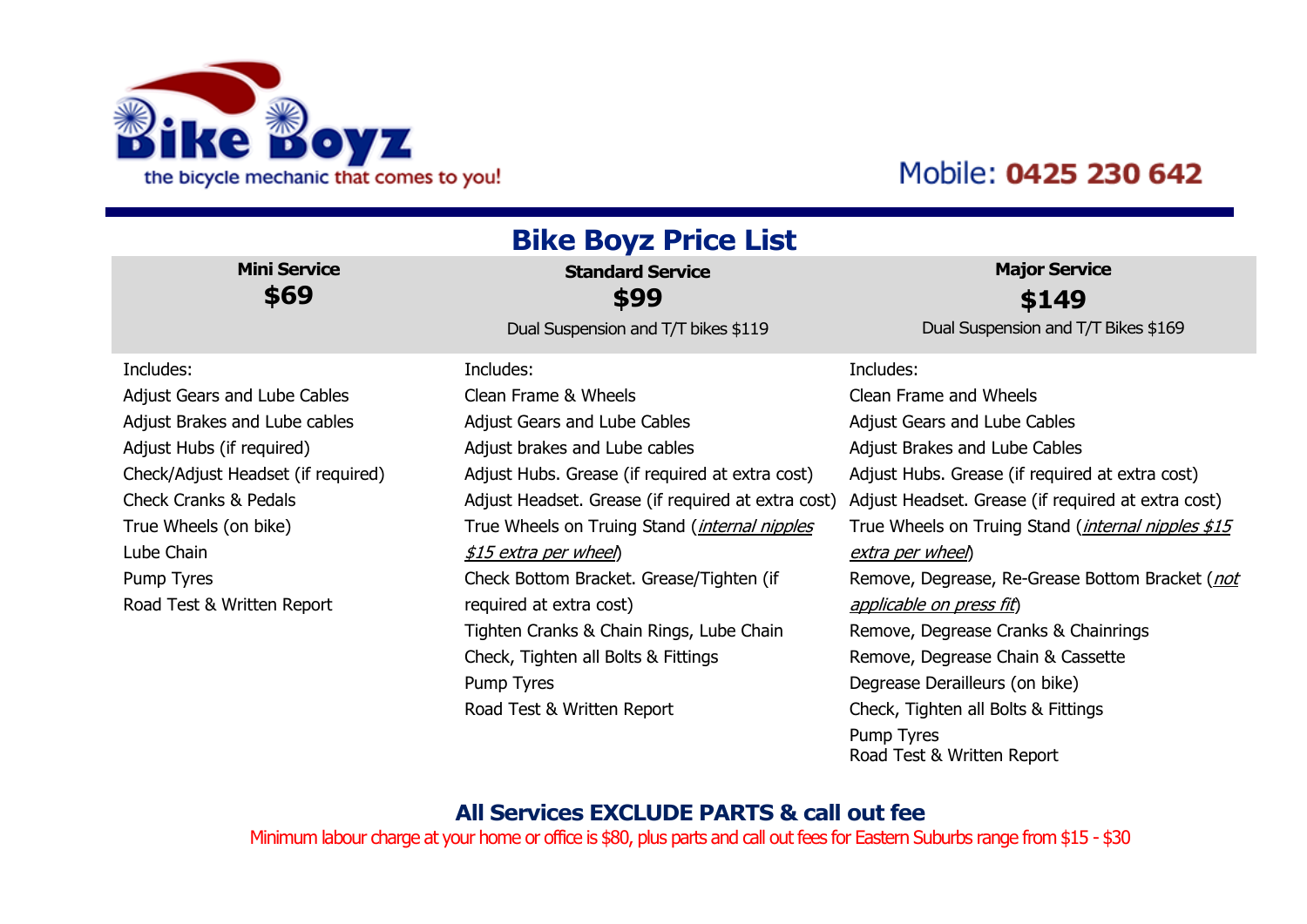

Minimum labour charge at your home or office is \$80, plus parts and call out fees for Eastern Suburbs range from \$15 - \$30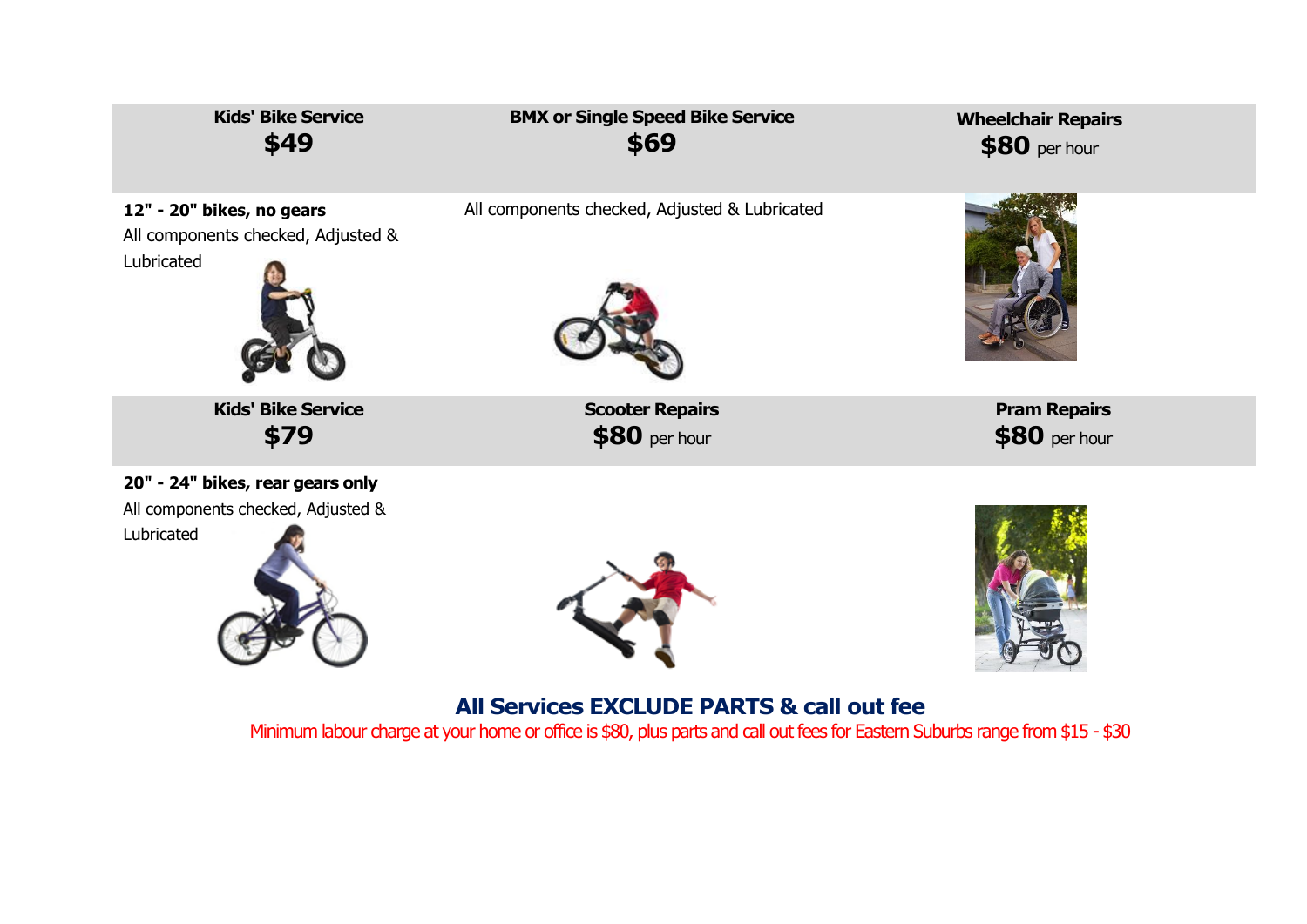## **Other Bike Repair Services Labour Charges Only**

| ASSEMBLE NEW BIKE from Box, Purchased Online, Kmart, Aldi etc.           | $$59 - $99$   |
|--------------------------------------------------------------------------|---------------|
| BABY SEAT - Fit new baby seat to bike                                    | \$30          |
| <b>BAR TAPE - Fit</b>                                                    | \$20          |
| BASKET - Fit new basket or rack                                          | \$20          |
| BIKE WASH - Full wash & clean, degrease extra cost                       | $$25 - $35$   |
| <b>BOTTOM BRACKET - Fit or service</b>                                   | $$35 - $50$   |
| BRAKE SERVICE - Lube Cables & Adjust: Front and Rear                     | \$29          |
| BRAKE BLEED - Hydro brake bleed (single)                                 | \$35          |
| CHAIN - Fit new chain or Chain & Cassette                                | $$15 - $30$   |
| <b>COMPUTER - Fit new computer</b>                                       | \$20          |
| GROUPSET - Swap or Fitout (price based on time)                          | $$200 - $300$ |
| GEAR SERVICE - Lube cables, check hanger & adjust, front and rear        | \$39          |
| HEADSET - Fit/Service or Cut Steerer Tube                                | $$35 - $50$   |
| HUB - Overhaul / Service                                                 | $$35 - $50$   |
| INSURANCE REPORT or PRE-PURCHASE INSPECTION (Bicycles Only)              | \$39          |
| PACK BIKE - In box or case for travel                                    | \$59          |
| PUNCTURE REPAIR - Replace tube or tyre (Rim tape additional if required) | \$15          |
| RACK - Fit new rack or basket                                            | \$20          |
| <b>SHOCK / FORK SERVICE</b>                                              | <b>POA</b>    |
| TYRE - Replace Tyre or Tube                                              | \$15          |
| <b>WHEEL - True and Dish</b>                                             | \$29          |
| WHEEL - Replace Broken Spoke and True (Varies with wheel type)           | $$39 - $49$   |
| <b>WHEEL BUILD - Full Custom Wheel Build</b>                             | From \$79     |